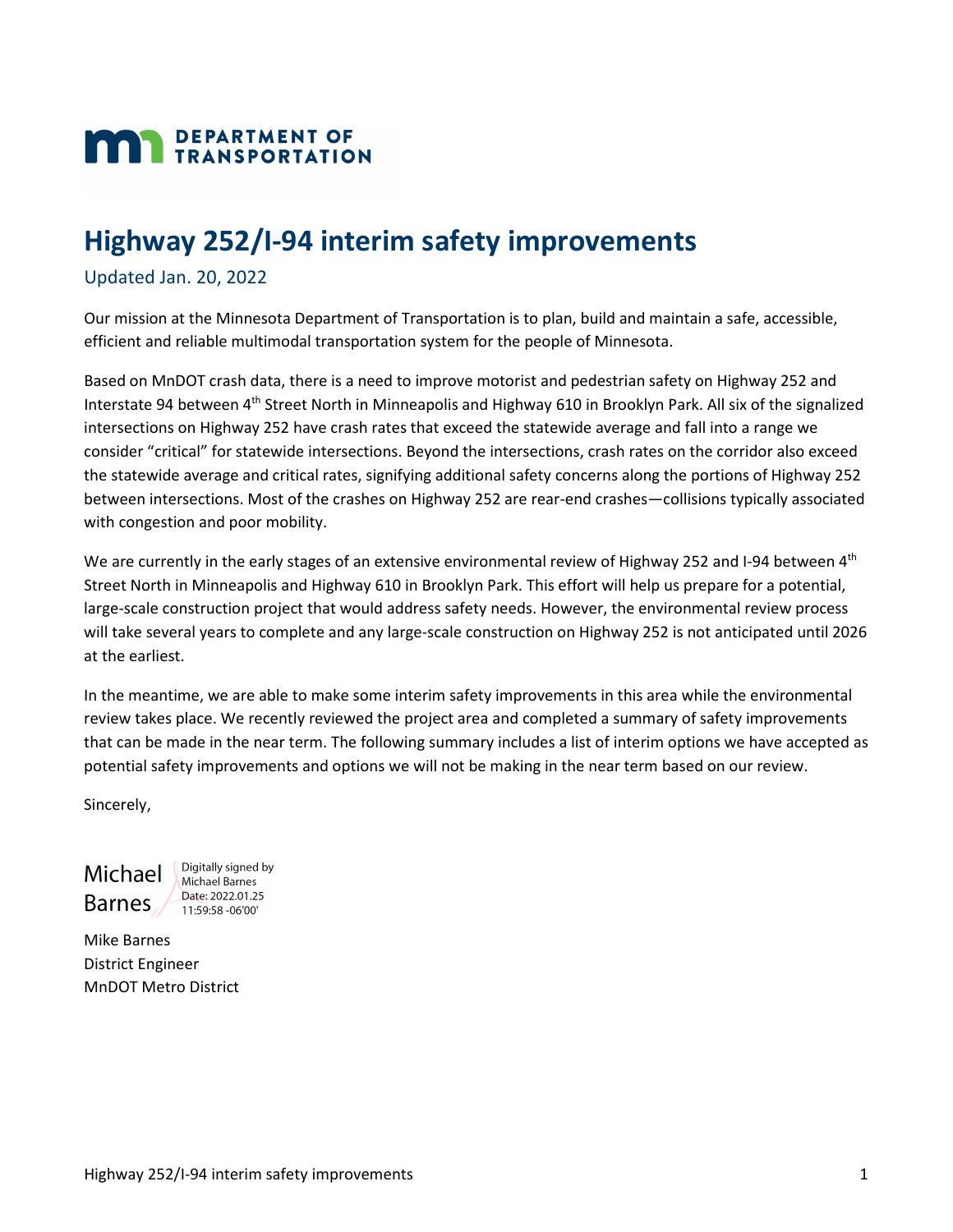# **Highway 252 interim safety improvements**

# **Accepted options**

#### **Remove free right turn in the southwest corner of Highway 252 and 66th Avenue**

A high number of crashes occur at the free right turn from eastbound 66<sup>th</sup> Avenue to southbound Highway 252. This location averaged more than 17 crashes per year between 2016 and 2020. MnDOT believes removing the free right turn and replacing it with a traditional right turn lane will reduce the number of crashes at this location and have a limited effect on traffic.

#### **Install advance warning flashers on southbound Highway 252 for the signal at 85th Avenue**

An elevated number of right-angle crashes involving southbound Highway 252 drivers occur at 85<sup>th</sup> Avenue compared to other signals on Highway 252 and in the Twin Cities metro area. This location meets criteria for installation of advance warning flashers because it is the first signal after a long freeway section. AWFs provide drivers with additional warning that there may be a need to stop for a red light.

# **Install "Signal Ahead" pavement markings on northbound Highway 252 for the 66th Avenue signal**

There are a high number of crashes on Highway 252 at 66<sup>th</sup> Avenue. MnDOT will install "Signal Ahead" pavement markings on the northbound approaches—on a pilot basis only—to provide additional visual cues to drivers that the freeway is ending.

## **Install new pedestrian crosswalk pavement markings at 66th, 70th, 73rd and 81st avenues, and Brookdale Drive**

Pedestrian crosswalk markings provide visual cues to pedestrians about where to cross the road and alert drivers that pedestrians should be expected at those locations. MnDOT will reinstall crosswalk markings because the existing markings are either covered with pavement or faded.

#### **Deploy speed feedback trailers**

MnDOT will deploy speed feedback signs on a temporary basis using trailer-mounted signs. These signs will be deployed for short periods of time—likely in conjunction with other speed education campaigns—when there is no snow or ice on the road. MnDOT will use the data collected from the trailers to study the effectiveness of temporary speed feedback signs on a high-speed, high-volume highway.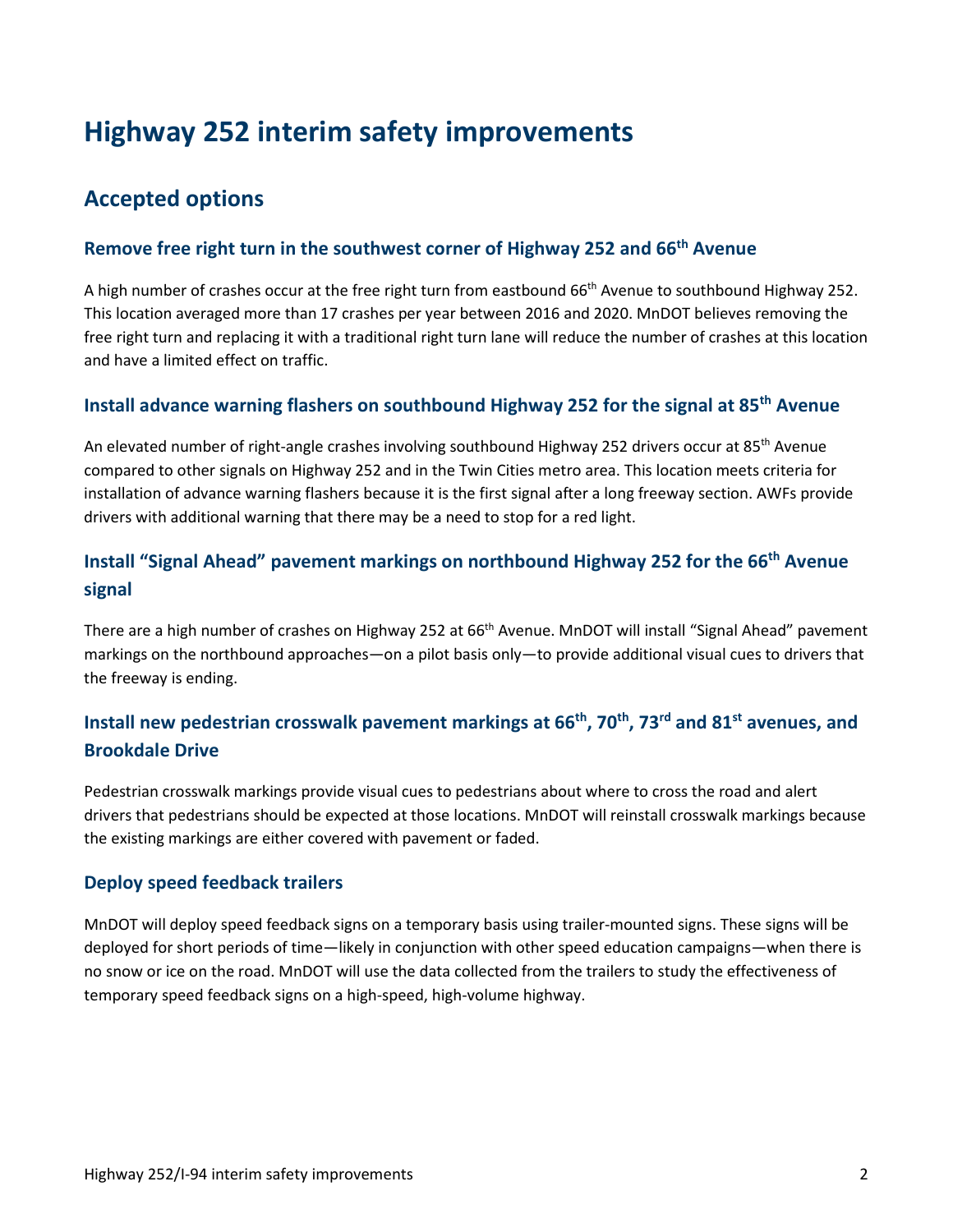#### **Upgrade "One Way" signing**

MnDOT will upgrade or add "One Way" signs and/or "Keep Right" signs to the intersections according to current traffic engineering standards. These signs will provide motorists with additional cues about the correct direction of traffic flow on the divided highway, reducing the likelihood of wrong-way movements.

#### **Implement Toward Zero Deaths (TZD) strategies**

In addition to engineering efforts to improve the safety of motorists and non-motorized users of these corridors, MnDOT will partner with local agencies to identify and reach audiences for TZD strategies. These efforts, including education and outreach, will be coordinated with existing traffic safety campaigns and work to amplify their messages in communities along and around these highway corridors.

#### **Make crossing times longer for pedestrians**

Pedestrian crossing times are based on the physical distance pedestrians need to cross a road. MnDOT recently updated pedestrian crossing times to match the latest national standards the department is required to use. These standards include longer crossing times compared to the past.

Further increasing pedestrian crossing times across Highway 252 would cause the signals to become out of sync whenever there is a pedestrian call, which could lead to more vehicle crashes. MnDOT will continue to work with complaints on a case-by-case basis to ensure adequate crossing time is provided in each situation.

#### **Add more signal heads on Highway 252 at Humboldt Avenue/81st Avenue**

MnDOT will add an additional signal head on the existing signal poles for both northbound and southbound Highway 252 at Humboldt Avenue/81<sup>st</sup> Avenue to comply with current standards of one signal head for each through lane. Other signals on Highway 252 already have one signal head for each through lane on the highway.

# **Rejected options**

#### **Reduce speed limits**

Lowering speed limits by only changing speed limit signs has proven to be an ineffective method of influencing actual speeds. Studies show there is little change in speeds after posting a lower speed limit without making any other changes. Drivers are much more influenced by changes to the road and driving conditions than by the change of a speed limit sign alone.

#### **Change signal timing**

MnDOT has already optimized signal timings on the Highway 252 corridor for the traffic volumes. There are no further adjustments that can be made to improve safety. Increasing the duration a signal stays green for traffic on side streets will have negative effects on mobility and increase congestion on the Highway 252 corridor. Congestion is one of the leading factors that contributes to the number of crashes on Highway 252.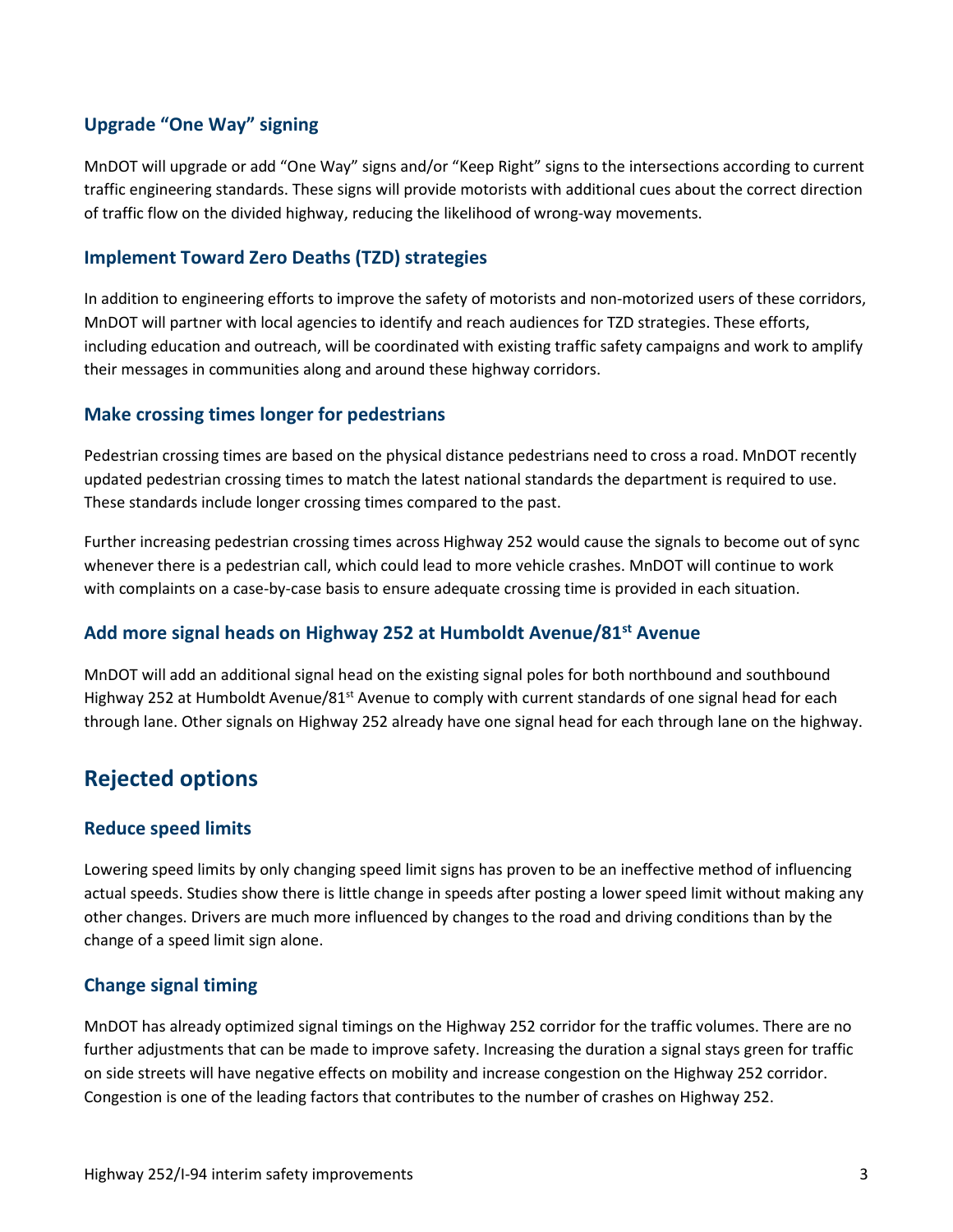#### **Install cable median barrier**

There has not been a documented, cross-median crash on the Highway 252 corridor since 2016 that cable median barrier would have prevented. While some gaps in the existing median barrier could be made smaller with additional barrier, these would be small lengths adjacent to wide open intersections. MnDOT does not recommend installing additional barrier because of the inability to fully close the median through intersections and lack of documented, cross-median crashes.

#### **Replace cable median barrier**

MnDOT reviewed the existing cable median barrier, which is in good condition and does not need to be replaced at this time.

## **Add queue detection and warning system approaching 85th Avenue**

Prior to 2020, a high rate of rear-end crashes occurred during the AM peak period on southbound Highway 252 approaching 85<sup>th</sup> Avenue due to traffic congestion from the signal system at 85<sup>th</sup> Avenue. MnDOT could implement a queue detection and warning system to alert drivers of the congestion ahead. This would require additional dynamic message signs and detection on each ramp from Highway 610 to Highway 252.

Since 2020, rear-end crash rates at this location have greatly diminished. Lower traffic volumes during the AM peak period have reduced the congestion. In addition, MnDOT observed that any congestion quickly dissipates with the long green lights at 85<sup>th</sup> Avenue. A queue detection and warning system would likely be ineffective for these conditions as the location where drivers first enter the congested area rapidly changes. MnDOT will install an advanced warning flasher at 85<sup>th</sup> Avenue for southbound traffic, which will address most of this issue.

#### **Install advance warning flashers on northbound Highway 252 at 66th Avenue**

The intersection of northbound Highway 252 and 66<sup>th</sup> Avenue does meet criteria for AWF consideration because it is the first signal after a freeway section. However, based on available crash data, there does not appear to be a specific problem with right-angle crashes that would be helped by the installation of AWFs at this location. Traffic merges and weaves in this area, and drivers need to focus on other vehicles and signs. Installing AWFs in this location may be counterproductive as they will compete for drivers' attention with these other critical tasks. MnDOT does not recommend installing AWFs on northbound Highway 252 at 66<sup>th</sup> Avenue.

#### **Install permanent speed feedback signs**

Permanent speed feedback signs have shown limited effectiveness at reducing traveled speeds as any observed drop in speeds tends to be short lived. MnDOT recommends deploying speed feedback signs for short periods of time.

#### **Display crash statistics on dynamic message signs**

Studies have not demonstrated that displaying crash statistics is effective at reducing the number of crashes. Displaying the number of crashes does not inform drivers of what actions to take to reduce the risk of a crash.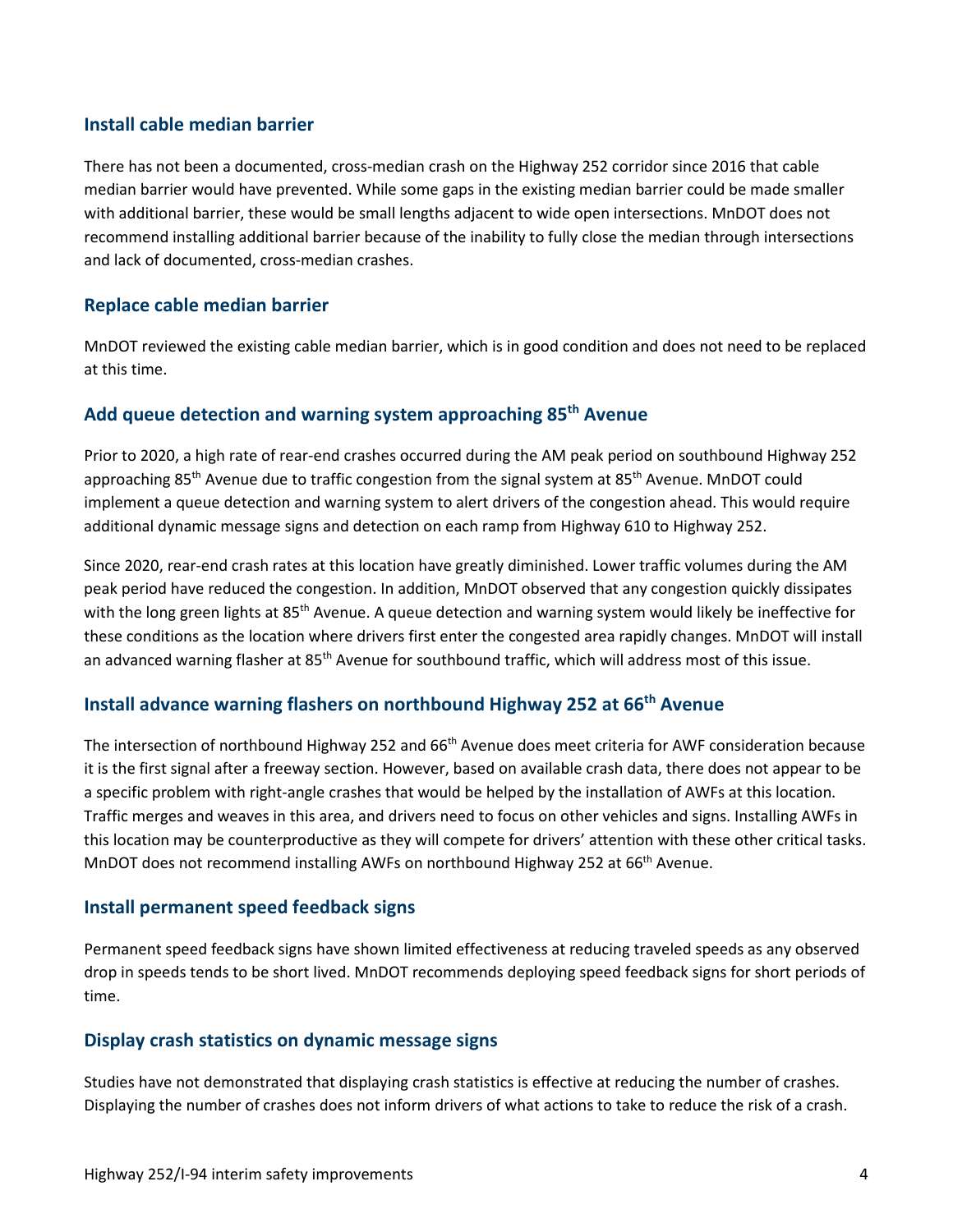The Federal Highway Administration recognizes the display of crash statistics as an [inappropriate use of dynamic](https://mutcd.fhwa.dot.gov/resources/interpretations/2_09_174.htm)  [message signs.](https://mutcd.fhwa.dot.gov/resources/interpretations/2_09_174.htm)

#### **Improve corridor lighting**

Lighting exists at signalized intersections along the Highway 252 corridor. Signalized intersections are the locations on the corridor that experience the highest number of severe crashes, particularly rear-end and sideangle crashes, and crashes between automobiles and pedestrians, bicyclists or other non-motorized users. Increased lighting along the Highway 252 corridor will not be effective at reducing these crashes.

# **Install advance warning flashers on northbound Highway 252 at Humboldt Avenue/81st Avenue**

This location does not meet criteria for installation of AWFs. It is not the first signal after a freeway segment or extended distance without a signal. MnDOT does not recommend installing AWFs.

#### **Install "No Right Turn on Red" sign at Humboldt Avenue/81st Avenue**

There currently is a free-right-turn lane from westbound Humboldt Avenue to northbound Highway 252 that is not controlled by the signal system. For this reason, it is not appropriate to install a "No Right Turn on Red" sign. Sight distance is limited for this movement when westbound vehicles are stopped at the signal to turn left or continue through the intersection; however, there does not appear to be a crash problem at this location based on available crash data.

#### **Install dynamic message signs**

Additional dynamic message signs are not needed because DMS have already been installed on Highway 252 or other corridors leading into the area. DMS provide travel information to motorists about hazards ahead. Messages displayed may provide information to motorists on construction, incidents and debris on the road. Messages also may help motorists avoid unexpected congestion and can help reduce secondary incidents from occurring. Four DMS signs exist on Highway 252 or on corridors leading into the area:

- Southbound Highway 252 north of  $85<sup>th</sup>$  Avenue
- Westbound I-94 at Lowry Avenue
- Eastbound I-694 at Brooklyn Boulevard
- Westbound I-694 at Central Avenue

#### **Deploy arterial traffic management system**

MnDOT already has an arterial traffic management system on Highway 252. The system includes fiber optics, cameras and a dynamic message sign. Traffic signals on the corridor are connected and coordinated.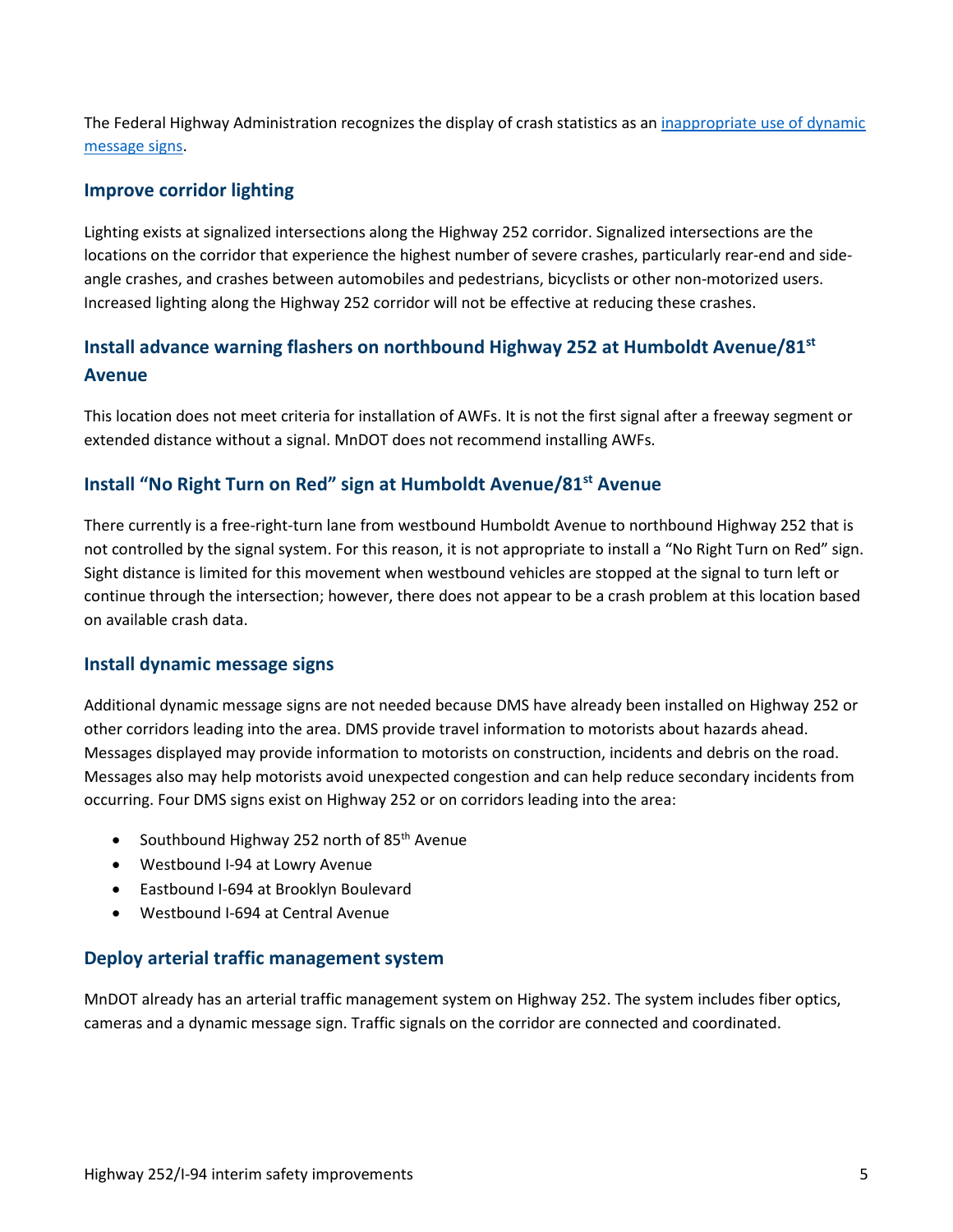#### **Prohibit U-turns at 66th Avenue**

A review of available crash data does not indicate that there is a crash problem caused by drivers making Uturns at 66<sup>th</sup> Avenue. U-turns at a protected left are generally a safe movement, and the crash data supports that. Motorist behavior will be difficult to change with signage alone. MnDOT believes a sign prohibiting U-turns at this location likely would be highly violated and there does not appear to be a good safety reason to restrict U-turns at 66th Avenue.

#### **Add lighting at turn lanes**

Available crash data does not indicate a pattern of nighttime crashes that would be reduced by the installation of additional lighting at intersection turn lanes, either in the corridor or at specific intersections. Signalized intersections along the Highway 252 corridor currently have lighting in all four quadrants. MnDOT believes it is unlikely that additional lighting would provide any benefit considering there is no pattern of nighttime crashes.

#### **Install yellow retroreflective signal backplates**

Yellow retroreflective signal backplates have shown to provide a minimal safety enhancement to the signal system. MnDOT is moving closer to including retroreflective backplates on all new signal heads because of the low additional installation costs. However, retrofitting existing signal heads with retroreflective backplates requires high amounts of labor and traffic control resources. MnDOT does not recommend retrofitting retroreflective backplates to the existing signal heads.

#### **Widen pedestrian crosswalk markings**

MnDOT installs and maintains crosswalk blocks to MnDOT standards. Widening crosswalk markings on Highway 252 would provide no additional benefit to users. Wider crosswalks benefit areas where multiple people moving side-by-side must cross a road at the same time. Removing and replacing the existing markings with wider markings also would scar the pavement on Highway 252. MnDOT believes refreshing the current crosswalk markings will provide the greatest benefit to users.

#### **Install wayfinding signage on westbound I-94 to southbound Highway 100**

MnDOT does not recommend installing wayfinding signage for the following reasons:

- MnDOT signs what is required for highway junctions and does not sign how to access parallel routes. It is not an absolute rule, but it is a best practice to meet requirements in the Minnesota Manual on Uniform Traffic Control Devices while also attempting to limit the number of signs present on the highway system. Excess signs can contribute to unnecessary sign clutter, which distracts motorists from:
	- o Higher priority signs (e.g., regulatory, warning and guide signs)
	- o Other traffic control devices
	- o The road itself
	- o Other motorists and pedestrians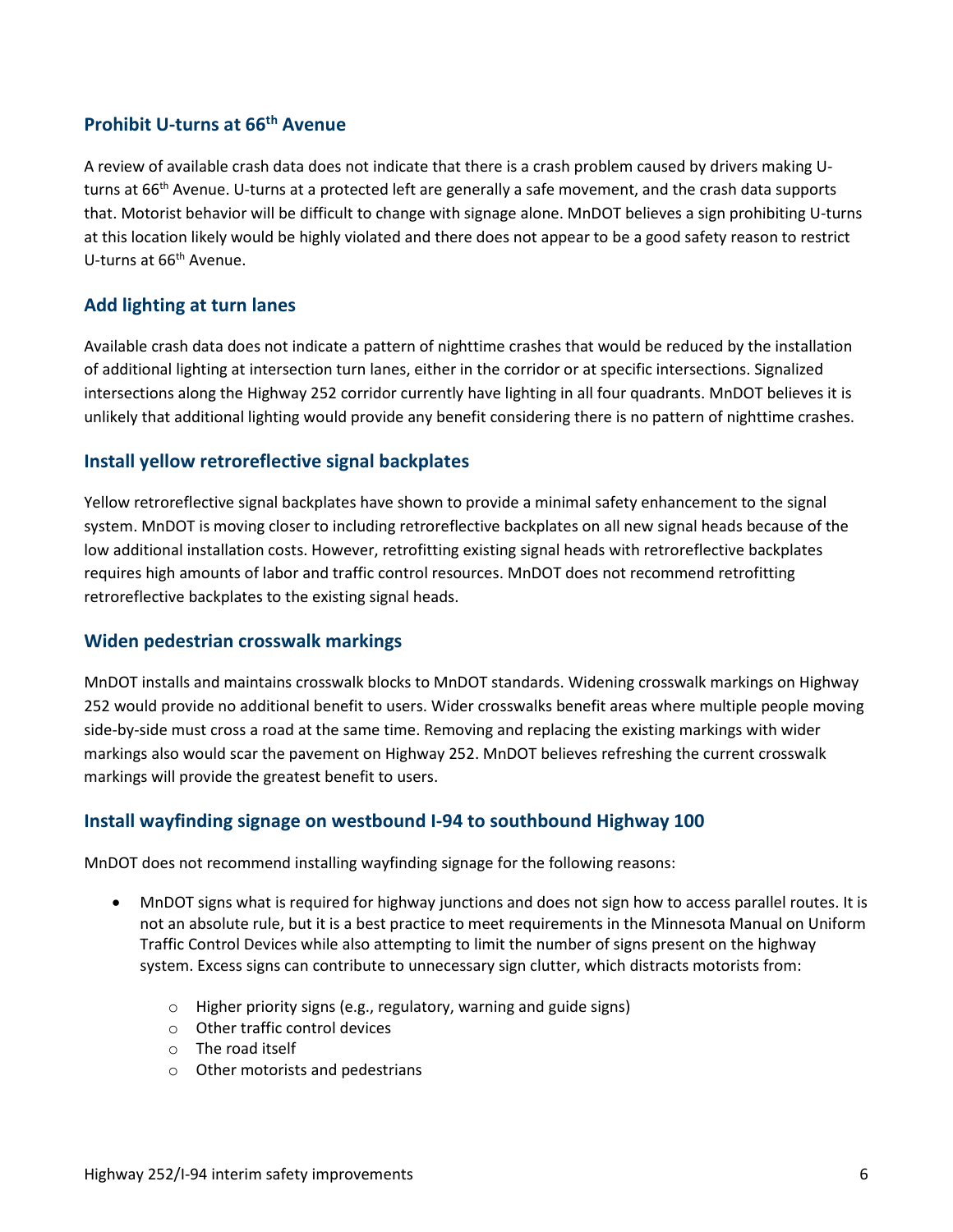This type of signing normally is not installed.

- MnDOT currently signs for access to Highway 100 from southbound Highway 252. This is an exception to the above; however, it is a south-to-south connection where the interchange/ramp configuration demands that Highway 100 be signed. This is significantly different compared to the requested northbound/westbound I-94 movement to southbound Highway 100 movement, which would involve signing not only a parallel route, but also the reverse direction from which the motorist was previously heading.
- The movement from eastbound I-694 to southbound Highway 100 is signed because the highways appear to intersect, but there is no direct connection. MnDOT installed the signs to clarify the movement needed for motorists looking for this necessary eastbound to southbound movement, which has significant demand.
- The best route to access Highway 100 from northbound/westbound I-94 depends upon where the motorist is originating from and what their destination is. There may be many possible alternatives recommended as quickest route by Google/GPS, including:
	- $\circ$  Using 49<sup>th</sup> Avenue or 57<sup>th</sup> Avenue
	- o Continuing on westbound I-94 and exiting at Shingle Creek Parkway
	- $\circ$  Using northbound Highway 252 and either making a left turn or U-turn at 66<sup>th</sup>Avenue

In some cases, a motorist's destination will not require them to use Highway 100, but only local streets after exiting from westbound I-94. It is best to let motorists choose the quickest, most efficient or their preferred route when there are many options available and no strong need to provide only one "recommended route."

### **Add more lane identification signs on southbound Highway 252 north of 66th Avenue**

MnDOT does not recommend adding new overhead signs at this time. MnDOT could expand the signing due to the limited space between 66<sup>th</sup> Avenue and I-94 that makes early lane selection important for motorists. Updating or expanding the signage in an effective way that meets standards and is consistent with the other signing, on approach, should involve overhead signs.

# **Install a center median refuge with accessible ramps on the east side of 73rd Avenue at West River Road**

The cities of Brooklyn Center and Brooklyn Park would have to address this as the location is not within MnDOT right of way.

#### **Add crosswalk markings and signs across free right turns**

Following guidance in the MnDOT Traffic Engineering Manual, MnDOT does not mark pedestrian crossings across free right turns. Crash data does not show documented crashes with pedestrians or bicycles in free-rightturn lanes along Highway 252.